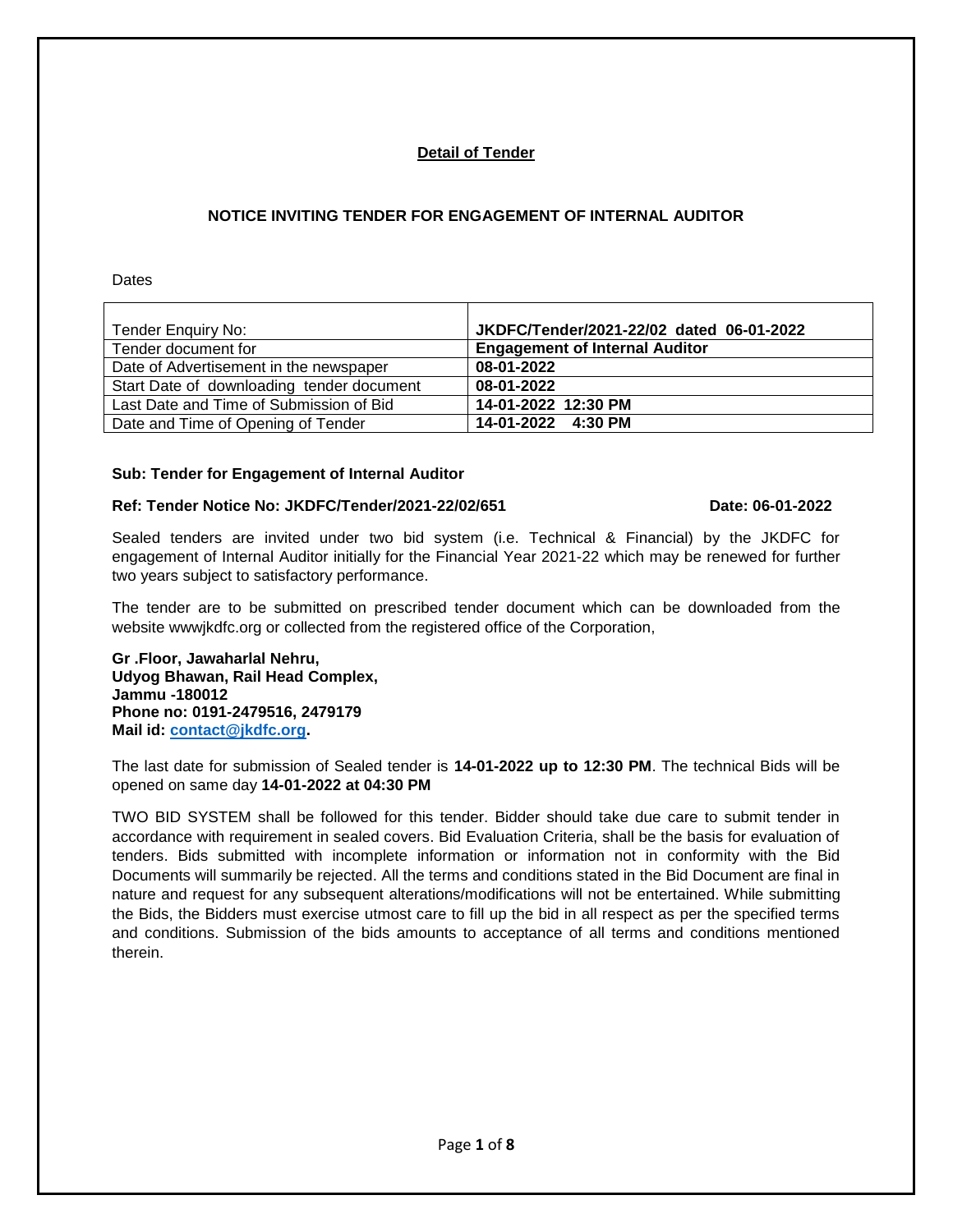## **01. Terms of Reference**

**Eligibility Criteria:** The interested Bidders shall have to comply with the following criteria to participate in the tendering process:-

- a) Must have either its registered office or branch office in Jammu & Kashmir. (Self-Attested copy of Registration Certificate issued by Institute of Chartered to be furnished.)
- b) Must be registered with the Institute of Chartered Accountants of India for not less than 10 years as on as on 1st April 2021. (Self-Attested copy of Registration Certificate issued by Institute to be furnished.)
- c) The firm must be empanelled with Comptroller & Auditor General of India. (Self-Attested copy of latest Comptroller & Auditor General of India Empanelment Letter to be furnished.)
- d) Must be having minimum two Fellow partners as on 1st April, 2021 (Self Attested copy of latest Constitution Certificate from Institute to be furnished.)
- e) Must have conducted Internal Audit of at least two Central or State Public Sector Undertakings or NBFC during last three Financial Years. (Self-Attested copies of Appointment Letters/ Agreements/ Work Orders issued by such PSUs along with proof of claim to be furnished)
- f) Must be registered under Goods & Service Tax Act. (Self- Attested GST Registration Certificate to be furnished.)
- g) Must be having minimum Average Annual Income of Rs. 40.00 Lakh during the last 3 Financial Years. (Self-Attested copies of Audited Profit & Loss Accounts and Balance Sheets to be attached.
- h) Must be having sufficient experienced staff and at least 2 FCA qualified Chartered accountants. (Self-Attested copy of Registration Certificate issued by Institute of Chartered to be furnished.)

## **Scope of Work:**

The Firm shall be responsible for the following works –

Review of Internal Control and Risk Management System:

- i. Independently review and appraise the systems of control throughout the year (not just the financial controls);
- ii. Recommend improvements to internal controls;
- iii. Ascertain the extent of compliance with procedures, policies, regulations, statutory obligations and other legislations;
- iv. Provide reassurance to management that their policies are being carried out with adequate control of the associated risks;
- v. Facilitate good practice in managing risks effectively;
- vi. Ensure that assets and interests are safeguarded from fraud, deter fraudsters and possibly identify fraud.

#### **Detailed Scope of Work:**

| SI. No. | Area                | <b>Detailed Scope</b>                                                                                                                                                                                                                                                  |  |
|---------|---------------------|------------------------------------------------------------------------------------------------------------------------------------------------------------------------------------------------------------------------------------------------------------------------|--|
| 01      | Revenue             | Reconciliation of Interest Income<br>ii.<br>Income from other sources (From Loan account)<br>iii.<br>Interest on Investments, Bank Interest<br>Grants for govt<br>iv.<br>Any other Income<br>ν.<br>Treatment in accounts for all Income and<br>vi.<br>recommendations. |  |
| 02      | <b>Expenditures</b> | Procedures followed<br><b>Treatment in Accounts</b><br>Îİ.<br>iii.<br>100% vouching of the transactions                                                                                                                                                                |  |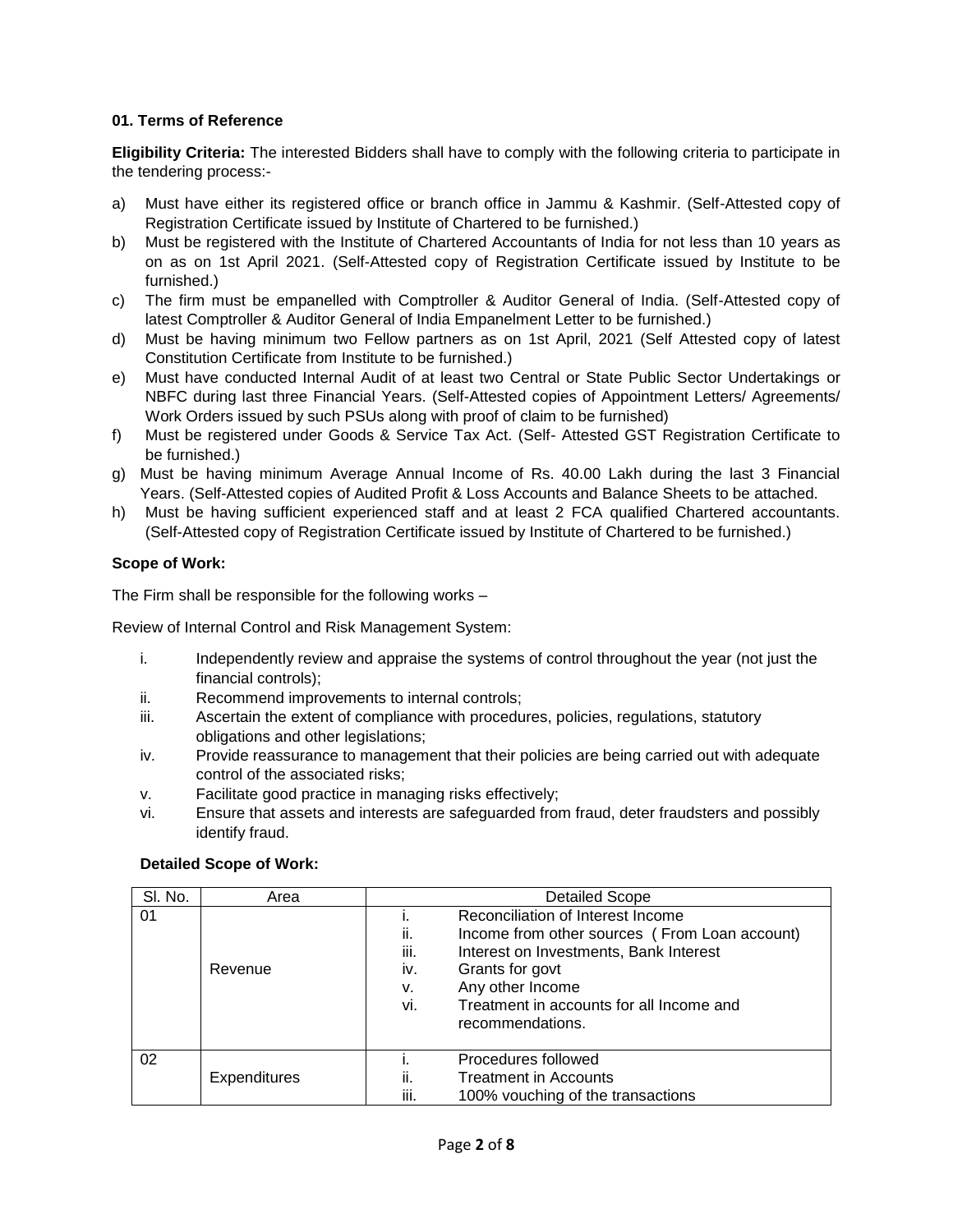|    |                                                                 | iv.                      | Reporting for any Rectification or improvement                                                                                                                               |
|----|-----------------------------------------------------------------|--------------------------|------------------------------------------------------------------------------------------------------------------------------------------------------------------------------|
| 03 | Procurement of<br>Goods & Services                              | i.<br>ii.                | Tendering Processes & selection of the vendor/<br>contractor<br>Accounting Treatments for Fixed Assets.                                                                      |
| 04 | Investments                                                     | i.<br>ii.<br>iii.        | Procedures followed for Investments<br>Treatment of Income arising out of Investments<br>Recommendations.                                                                    |
| 05 | <b>Physical Verifications</b><br>of Inventory & Fixed<br>Assets | i.                       | Fixed Assets verification on yearly basis.                                                                                                                                   |
| 06 | Statutory<br>Compliances                                        | i.<br>ii.<br>iii.<br>iv. | Compliances to Income Tax Act<br>Compliance to GST and other Indirect Taxes<br>Compliance to FEMA laws<br>Any other statutes                                                 |
| 07 | Finance & Accounts                                              | i.<br>ii.                | Review of Account Payable and Receivable<br>Verification and checking of financial transactions<br>from bank book and other ancillary record<br>maintained by the Institute. |
|    |                                                                 | iii.                     | Review the record/system of bill payment to various<br>contractors and also to review the compliance on<br>them with term of contract.                                       |
|    |                                                                 | iv.<br>v.                | Bank Management including investment details<br>Checking of Bank Reconciliation Statement on<br>monthly basis.                                                               |
|    |                                                                 | vi.                      | Review the expenses incurred with the approved<br><b>Budget</b>                                                                                                              |
|    |                                                                 | vii.                     | Vouching/Ledger Scrutiny viii. Review the last<br>statutory/Internal audit comments and compliances<br>and action taken report                                               |
|    |                                                                 | viii.                    | Review of Quarterly, Half Yearly and Annual<br>Accounts of the Institute                                                                                                     |
|    |                                                                 | ix.                      | Review of expenses on Sponsored Projects and Its<br>Accounts xi. Review of Subsidiary Accounts at a<br>quarterly Intervals                                                   |
|    |                                                                 | х.                       | Checking of various schedules and annexure                                                                                                                                   |
| 08 | Payroll, Retirement<br><b>Benefits &amp; Pension</b>            | i.<br>ii.                | Rules and Guidelines applicable<br>Review audit of Employee related claims like TA/DA,<br>Medical Reimbursements, LTC, Children Education,<br>etc.                           |
|    |                                                                 | iii.                     | Review/ audit for Payment of Salary, superannuation<br>benefits, Pensions etc.                                                                                               |
|    |                                                                 | iv.                      | Treatment in accounts                                                                                                                                                        |
| 09 | Others                                                          | i.                       | As and when required comments/ observation of the<br>Internal Audit will be taken on financial transaction of<br>special value or special nature                             |
|    |                                                                 | ii.                      | As and when required comments/ observation of the<br>Internal Audit will be taken on statutory requirement<br>for financial transactions.                                    |
|    |                                                                 | iii.                     | Report on risk management issue and internal                                                                                                                                 |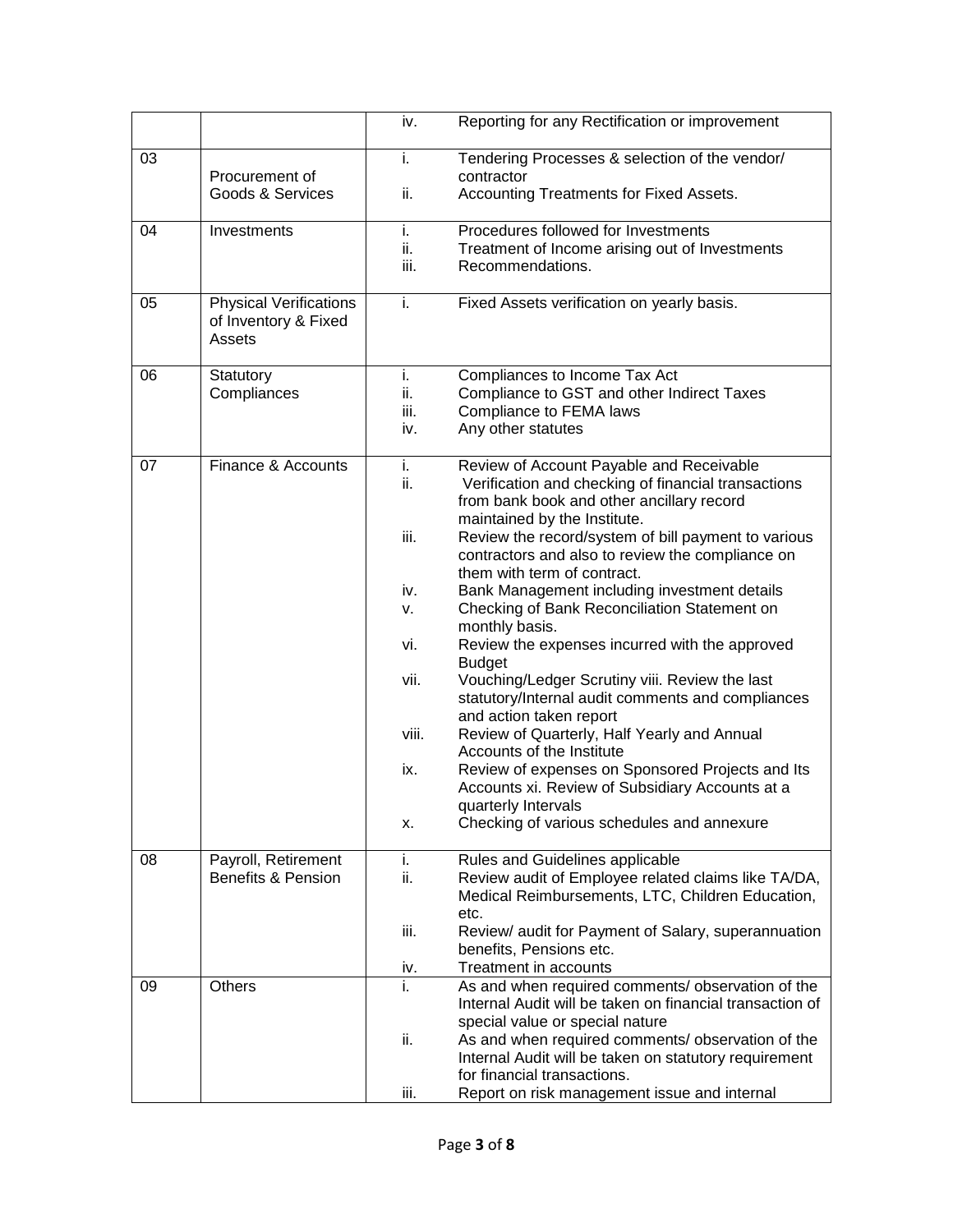|       | control deficiencies identified and provide<br>recommendation for improving Institute's operation. |
|-------|----------------------------------------------------------------------------------------------------|
| iv.   | Suggestion for improvement of the existing System                                                  |
|       | of Accounting, internal control and Management                                                     |
|       | Information System (MIS)from time to time                                                          |
| ۷.    | Periodically reconciling Physical Assets with Books                                                |
|       | of Accounts so as to submit Annual Physical                                                        |
|       | Verification Report latest by 30th April.                                                          |
| vi.   | Issue certificate in form no 15 CA/CB relating to                                                  |
|       | remittance in foreign currency as per Income Tax                                                   |
|       | Act, 1961. The certificate must be issued within two                                               |
|       | days of receipt of documents.                                                                      |
| vii.  | <b>Issue of Utilization Certificates for Grant Based</b>                                           |
|       | projects as and when required                                                                      |
| viii. | Any Other Internal Audit related matters                                                           |

## **AUDIT REPORT**

Submission of:

- i. Monthly Internal Auditor will review all transactions.
- ii. Filling of GST Returns on monthly basis.
- iii. Submission of audit report on Quarterly basis.
- iv. Submission of audit report on Yearly Accounts also.
- v. Physical Verification of Inventory & Fixed Assets on yearly basis.

## **Process of Audit:**

- i. Auditor's field personnel will segregate the audit observations and discuss the same with the concerned department/section head for having an in depth understanding of the issue and prepare the draft audit report accordingly.
- ii. The draft audit report will be discussed by senior level personnel of the audit Firm with the department heads of the Institute. If the auditor is satisfied the para will be dropped or otherwise the para could be considered and incorporated in the Audit Report.
- iii. All the document receipt during the course of audit should be return after completion of the audit and it shall be your responsibility to ensure that all documents and information received from the Corporation will be used exclusively for the internal audit purposes and should be kept confidential and not to be disclosed to third party at any point of time.
- iv. In case any serious financial irregularity and Points relating to grave deficiencies, if found the same may be communicated to the Management immediately without waiting for the time of submission of the report.

## **Payment & Price Validity:**

- i. The Firm shall be paid on yearly basis after submission of quarterly as well as yearly report
- ii. The price as quoted shall remain unchanged during the contract period. The fees should be quoted is inclusive of TA/DA/Boarding/Lodging etc
- iii. Goods & Service Tax, if any, shall be paid at the applicable rate.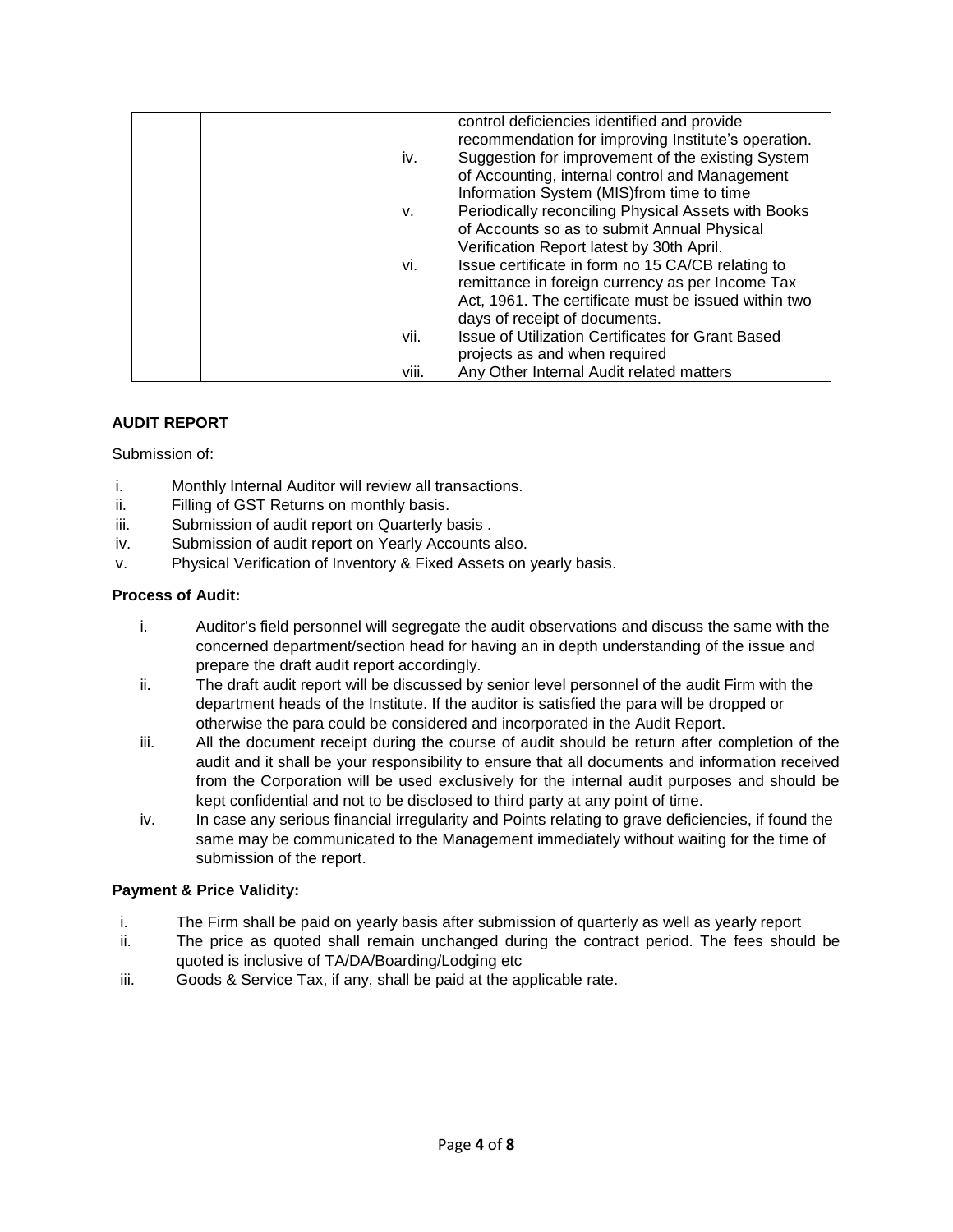## **Period of Engagement:**

- a) The engagement shall be initially for a period of one year i.e. F.Y. 2021-22.
- b) The contract may be renewed for another two years on yearly basis on the same terms and conditions subject to satisfactory performance of the firm and with the mutual consent of both the parties.
- c) The contract can be terminated at any time prior to its completion by either Party with 30 days of notice period.

#### **Instructions to Bidders**

#### **Submission of the Proposal**

- a) The proposal shall be submitted in a sealed envelope with clear inscription as "PROPOSAL FOR ENGAGEMENT OF INTERNAL AUDITOR OF Jammu & Kashmir development Finance Corporation, JAMMU. NIT REFERENCE NO. JKDFC/Tender/2021-22/02 on top of it before due date and time.
- b) The Proposal shall be in two parts i.e. Cover-A and Cover-B. "Cover-A" shall contain the Technical Proposal and "Cover-B" shall contain the Financial Proposal.
- c) Technical and Financial Proposal shall be submitted separately in sealed covers with clear inscription as "TECHNICAL/FINANCIAL PROPOSAL; NIT REFERENCE NO. JKDFC/Tender/2021-22/02/ 621 dated 31-12-2021" on top of respective covers and both the sealed envelopes shall be sealed in a third envelop with required inscription on it as mentioned in Clause (a) above.
- d) Any material omission in the proposal shall make the proposal unacceptable at the discretion of the management and the bid will be liable to be rejected.

#### **Contents of the Proposal**

- a) The technical proposal in addition to proof of eligibility shall contain:
- i) All the information, documents and clarifications as required under Annexure 1.
- ii) Copy of the NIT Document signed on every page by the duly authorized Signatory.
- b) The Financial Proposal shall be submitted in the format given in Annexure- 2

#### **Evaluation and Selection:**

- a) The proposals shall be evaluated in two stages i.e. technical evaluation and financial evaluation.
- b) The Financial Proposals shall be opened of those Firms who will qualify in the technical evaluation.
- c) Financial Proposals shall be opened in the presence of the technically qualified firms' representatives;
- d) For financial evaluation, Price excluding Tax shall be taken into consideration.

#### **Award of Contract**

- a) Contract shall be awarded to the firm whose evaluated bid price will be the lowest in financial bid.
- b) In case two or more technically qualified firms quote the same lowest price, in that case lowest will be decided by the selection committee.
- c) Any effort by a firm to influence JKDFC in its decision on bid evaluation or placement of Work Order may result in rejection of the firm's offer.
- e) Any legal dispute arising out of this is subject to Jammu jurisdiction only.

#### **Penalty Clauses.**

- **i.** In case the Firm fails to commence/ execute the work as stipulated in the agreement or there is a breach of any terms and conditions of the tender and reserves the right to impose the penalty as detailed below:
	- a) 2% of cost of order/ agreement per week, up to 2 weeks delays.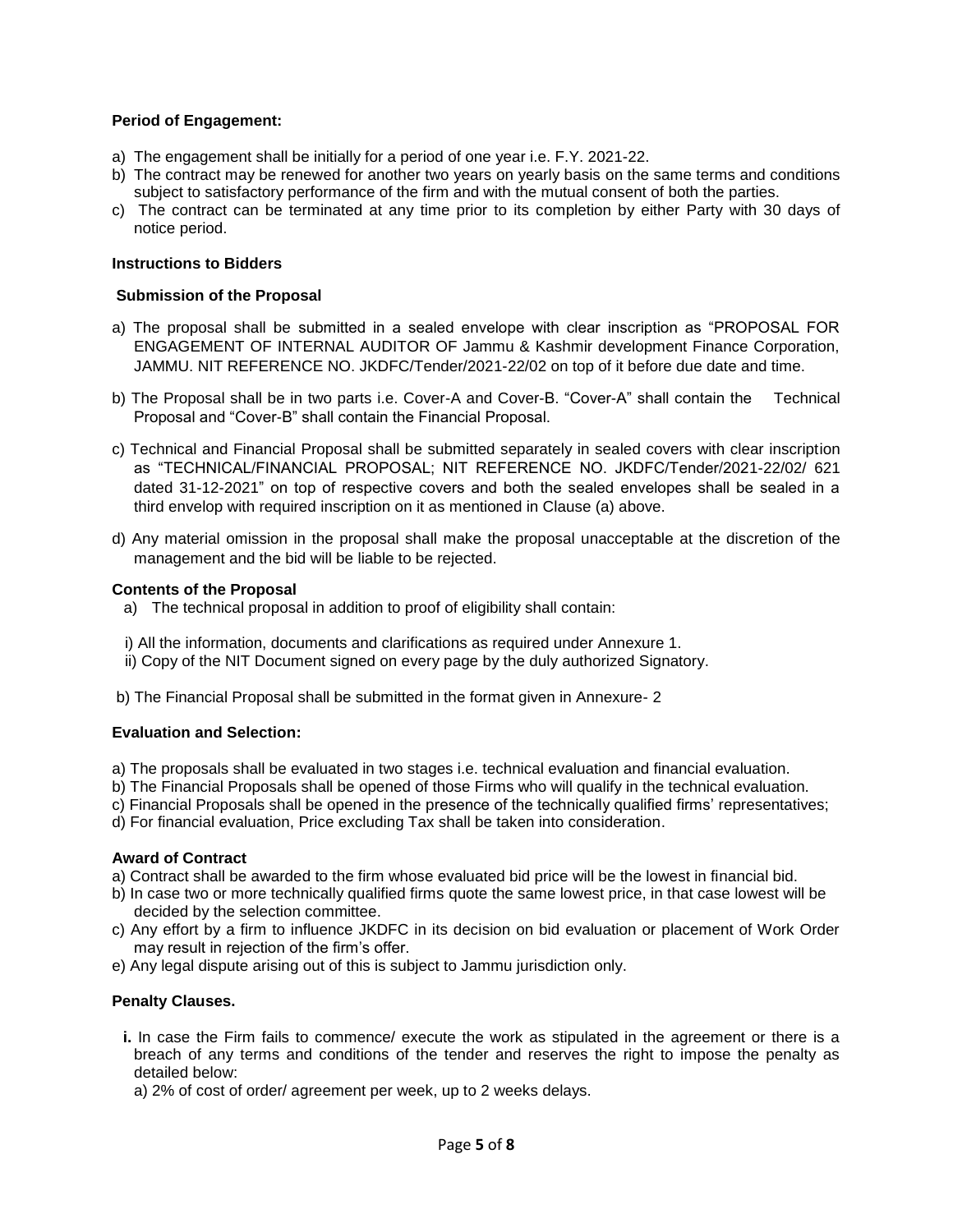- b) After 2 weeks delay, JKDFC reserves the right to cancel the contract and withhold the agreement and get this job be carried out from other firm (s) from open market at the competitive rates. The defaulting firm will be blacklisted for a period of 3 years.
- (ii) For any breach of contract, JKDFC shall impose a penalty to the extent of Rs. 10,000/- only on the first occasion upon the firm in the event of breach, violation or contravention of any of the terms and conditions contained herein brought to the notice of JKDFC.
- iii) If the lapse is repeated, the extent of penalty will be doubled on each such occasion.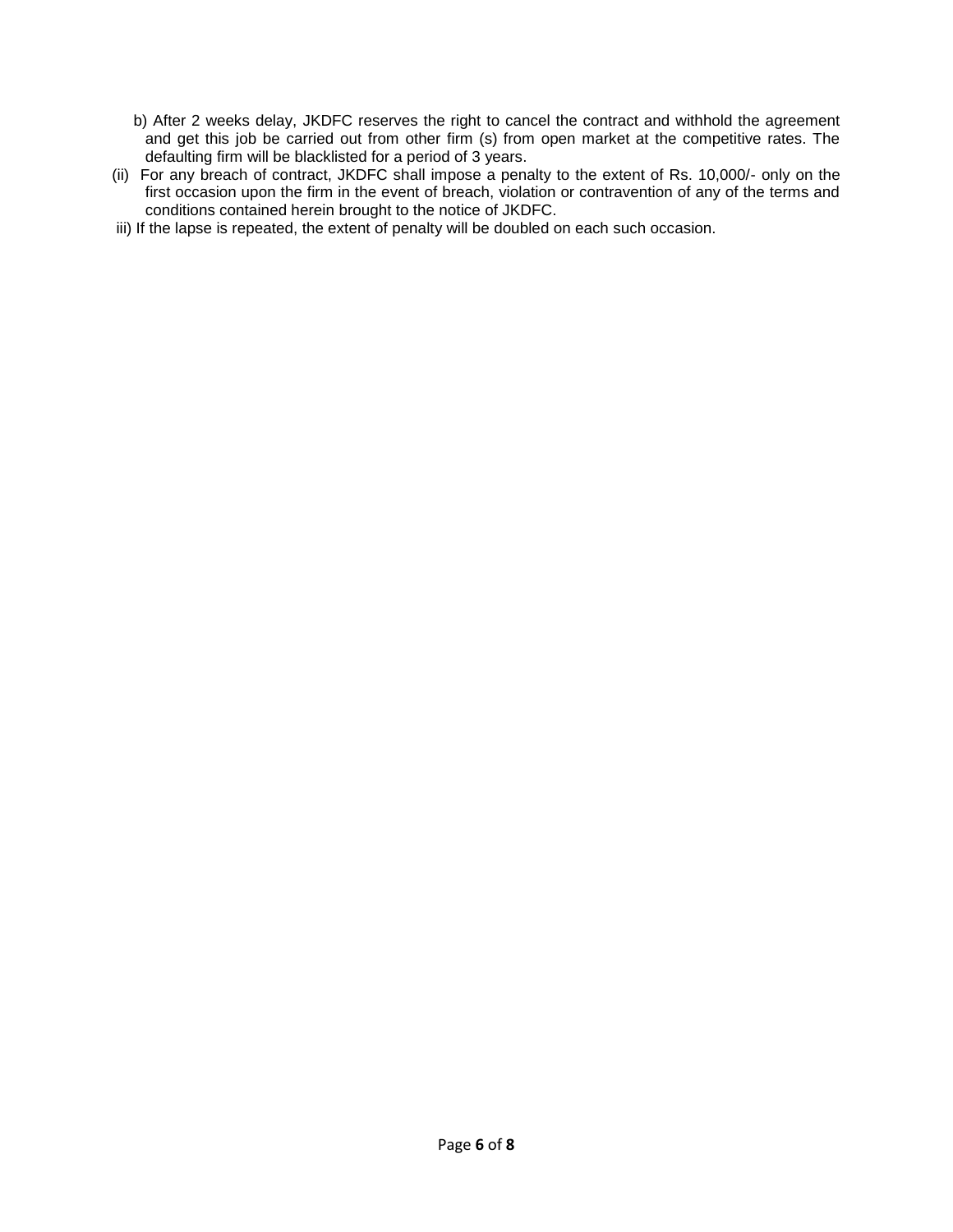## **ANNEXURE 1**

Profile of the Applicant (To be furnished along with the Technical Proposal Cover "A" on the Letter Head of the Firm)

|      | <b>Particulars</b>                                                                                                                                                                                      | <b>Details</b> |
|------|---------------------------------------------------------------------------------------------------------------------------------------------------------------------------------------------------------|----------------|
| S.No |                                                                                                                                                                                                         |                |
| 01   | Name and Address of the Chartered Accountants Firm                                                                                                                                                      |                |
| 02   | Date of Registration with Institute of Chartered<br>Accountants of India (Self- Attested copy of Registration<br>Certificate issued by Institute of Chartered Accountants of<br>India to be furnished.) |                |
| 03   | Year of empanelment with Comptroller & Auditor General<br>of India. (Self-Attested copy of latest Comptroller & Auditor<br>General of India Empanelment Letter to be attached.)                         |                |
| 04   | No. of FCA Partners as on 1st April, 2021 (Self Attested<br>copy of latest Constitution Certificate from Institute of<br>Chartered Accountants of India to be furnished.)                               |                |
| 05   | Annual Income of the Firm for last 3 Financial Years. (Self-<br>Attested copies of Audited Profit & Loss Accounts and<br>Balance Sheets to be attached.                                                 |                |
| 06   | Date of Registration under Goods & Service Tax Act.<br>(Self-Attested Goods and Service Tax Registration<br>Certificate to be attached.)                                                                |                |
| 07   | Any other details the Firm would like to furnish                                                                                                                                                        |                |

We hereby agree with all the terms and conditions of the NIT and we hereby undertake to abide by same

 (**Authorized Signatory) (Signature and seal of the authorized signatory)**

Date: Place: